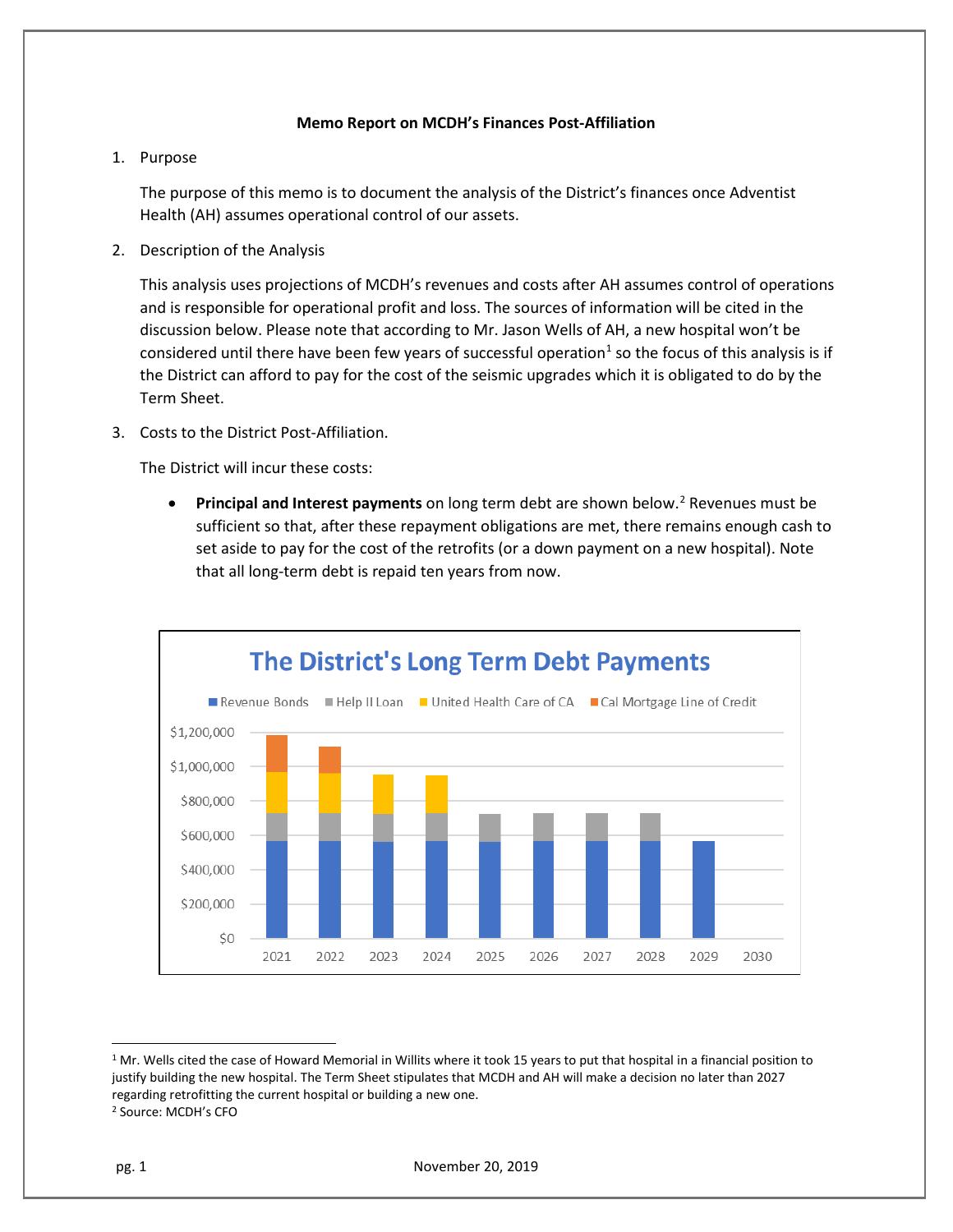- **On-going capital expenses** in the form of maintaining the hospital, as required by the Term Sheet. The Term Sheet requires the District to pay up to \$2.0M a year (with escalation) which is consistent with and past experience and this year's capital budget of \$2.0M.
- **Accounts Payable.** The District will have an obligation to pay all providers what is owed as of the date on which affiliation begins. This will be paid using a combination of cash available from Accounts Receivable as of the date of affiliation and Board Designated Funds (our reserves.)
- **Accrued Personal Time Off (PTO**) is \$1.10M according to our CFO. This amount will be paid using Board Designated funds once we have closed our Accounts Payable and Accounts Receivable.<sup>[3](#page-1-0)</sup> We project that after the PTO is paid off there will be \$3.5M left in Board Designated Funds (down from \$4.4M currently.) This will be our starting cash balance, post affiliation.[4](#page-1-1)
- **Cost of doing business as a District.** There will be expenses for legal counsel, minimal staffing, and other miscellaneous costs. These are not well known and probably small (relatively speaking) and are therefore ignored here.



## 4. Revenues for the District Post-Affiliation

Unlike the cost projections which have some degree of uncertainty (e.g., on-going maintenance), revenues come from several sources all of which are highly predictable.

<span id="page-1-0"></span><sup>&</sup>lt;sup>3</sup> PTO is one of the liability items that will be liquidated. How specifically this liquidation happens has yet to be determined

<span id="page-1-1"></span><sup>4</sup> Explanation: The liquidation of the current assets will generate an estimated \$8,067,462 of cash. The cash necessary to pay off the current liabilities including the PTO accrual is \$9,993,342. It would be necessary to draw the resulting \$1,915,880 shortfall from Board Designated Funds.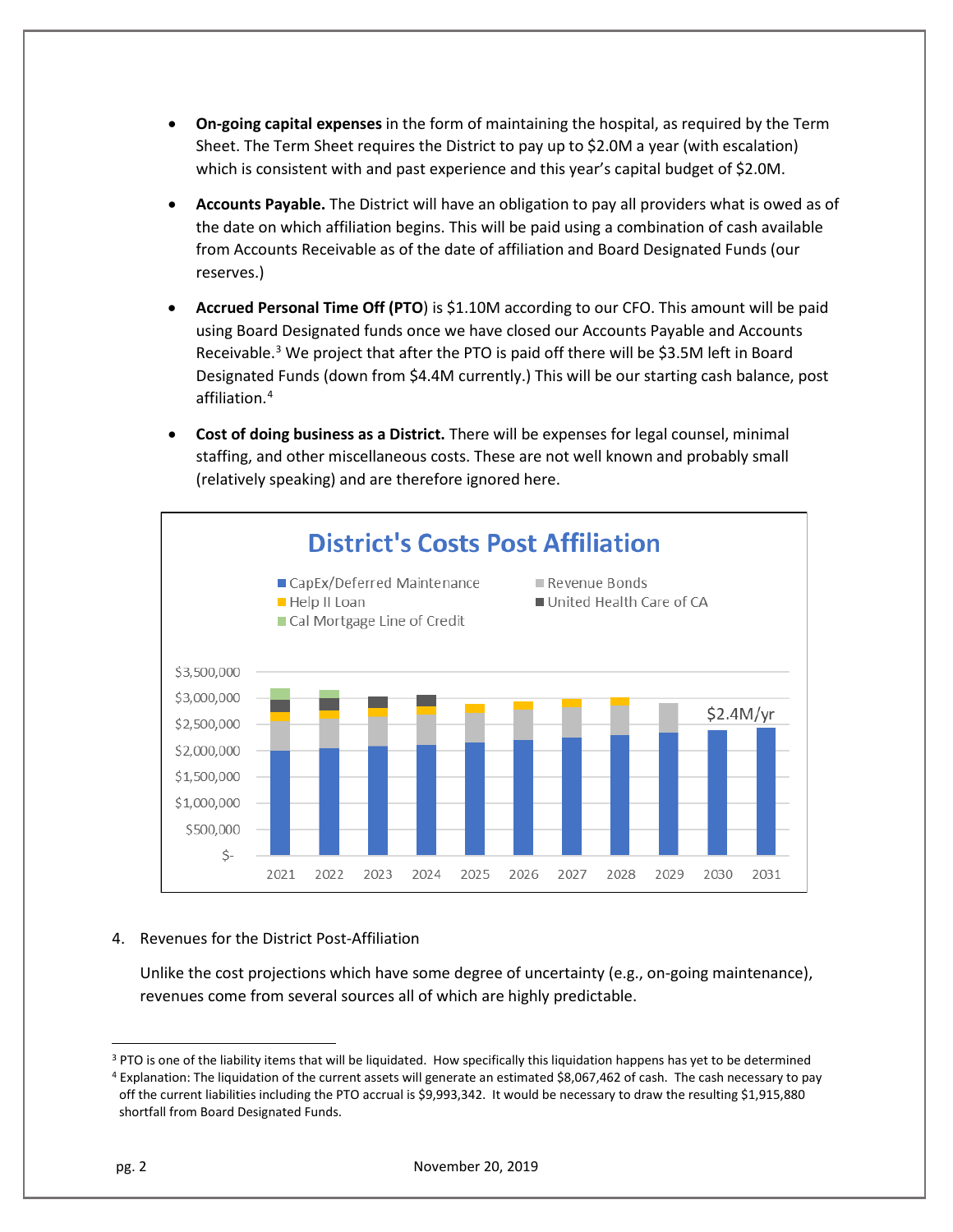- **Measure C** will be \$1.60M per year until 2030 when it expires. It is conservatively assumed here that funds from Measure C or a similar tax measure will not be available thereafter.
- **Unrestricted Tax Revenues** will be about \$0.825M per year according the 2018 audit report (page 10).
- **Lease Payment** by AH which the Term Sheet stipulates will be \$1.75M per year for the first three years and \$2.95M thereafter. These payments will be adjusted yearly to account for inflation (using the Consumer Price Index).



## 5. Cash Flow

The cash flow, as depicted on the next page, is sufficient for the District to repay all of its long-term debt and to fund by itself the cost of the seismic upgrades. If it is decided to build a new hospital beginning in 2030, the District will have \$25M of the estimated \$100M to do so. Obviously, an additional source(s) of money will be needed. These likely would be a combination of an investment in the new hospital by AH, making it a co-owner, and a renewal of Measure C or equivalent.

John Redding Treasurer, MCHD November 20, 2019